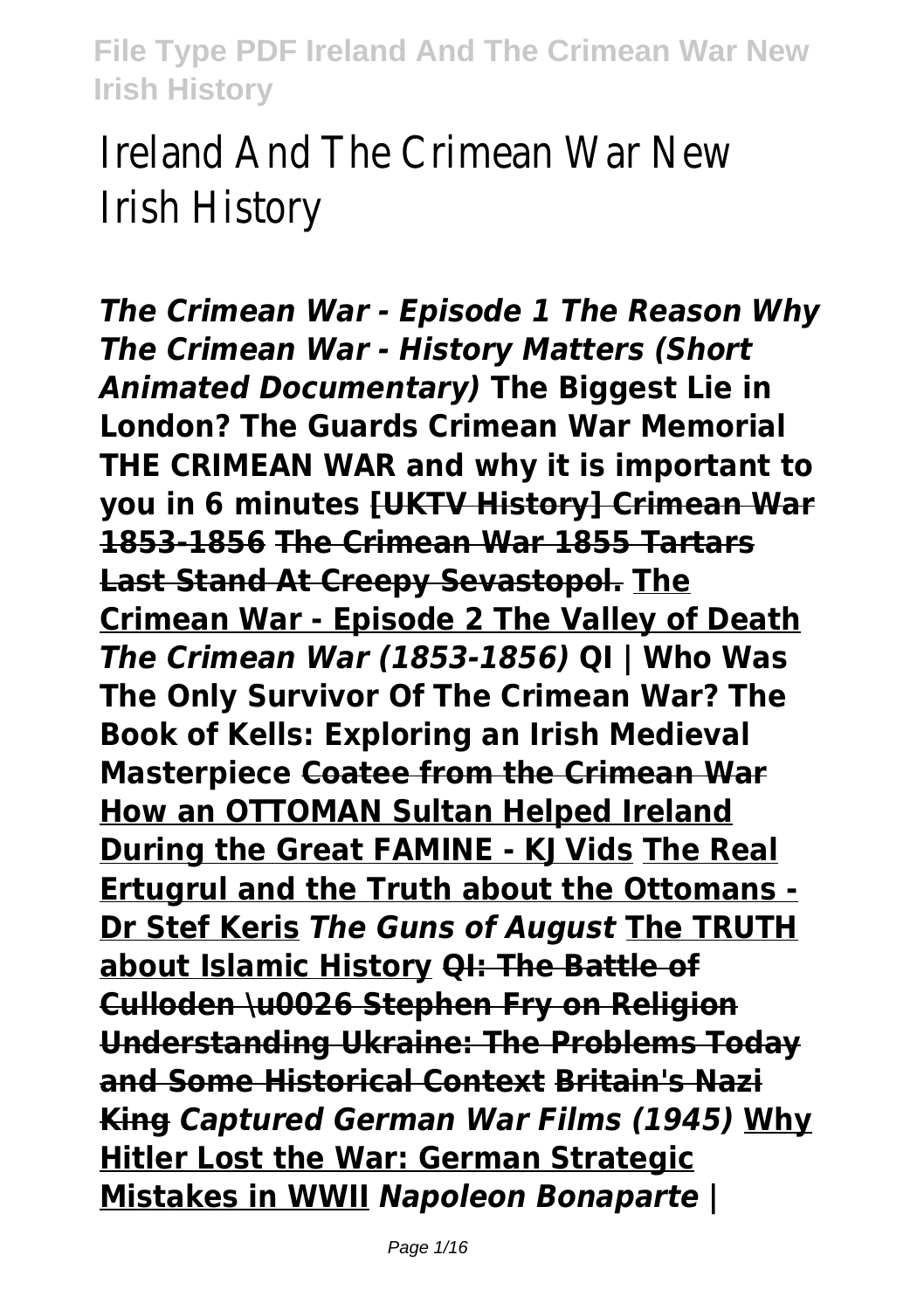*Animated History* **Emir Abdel Kadir el Djazairy دبع يرئازجلارداقلا Great Muslim Lives Easter Rising Stories Book of the Week: Weapons of the Irish War of Independence** *The Crimean War - Episode 3 War and Peace Crimean War | 3 Minute History What If Russia Won The Crimean War? | Alternate History* **Crimean War Part 1 | Animated History** *The Eastern Question, the Crimean War, Lessons for Today* **Books That Celebrate Doctors and Nurses | #BookBreak 18th Century Warfare: Crash Course European History #20 Ireland And The Crimean War Ireland and the Crimean War 1854-6. The 50th Foot, the first to leave for the Crimea, marching through Kingstown (Díºn Laoghaire) on their way to board the troopship Cumbria on 24 February 1854. (Illustrated London News, 4 March 1854) In the light of recent events in Palestine, it is interesting to note that a dispute over the control of the Church of the Nativity in Bethlehem was one of the immediate causes of the Crimean War of 1854–6.**

# **Ireland and the Crimean War 1854-6 - History Ireland**

**Reference is made to the work of the Irish war-correspondents, the most important of**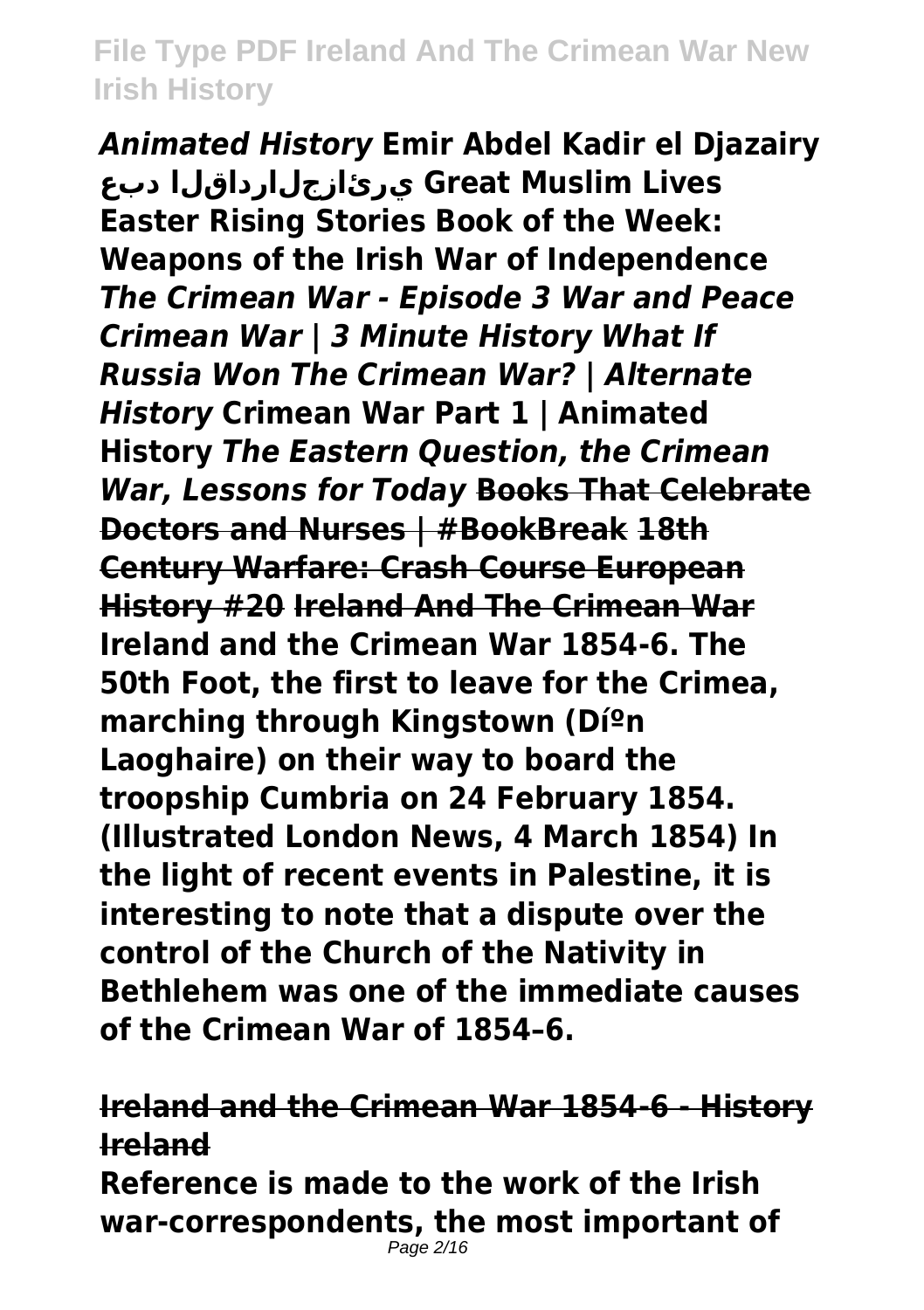**whom was William Howard Russell. The reaction of the Irish public to war is also examined. It is shown that the war was followed with keen interest in Ireland The public support for the troops leaving Ireland, and the enthusiastic tone of surviving Crimean ballads, would suggest that the Irish people supported the war.**

#### **Ireland and the Crimean War (New Irish history): Amazon.co ...**

**The Crimean war was, in many ways, the first 'modern' war and it foreshadowed later events in the trenches of World War I. First published in 2002 and now available in paperback, this is the first book to assess all levels of Irish involvement in the Crimean war.**

#### **Ireland and the Crimean War: Amazon.co.uk: Murphy, David ...**

**December 2014. 272pp. In 1854 four of the major powers in Europe, Britain, France, Turkey and Russia became embroiled in a devastating and costly war. While hostilities began in Turkey's territories on the Danube, the war soon shifted to the Crimean peninsula, which was then part of the Russian Empire. The focus of the allied war** Page 3/16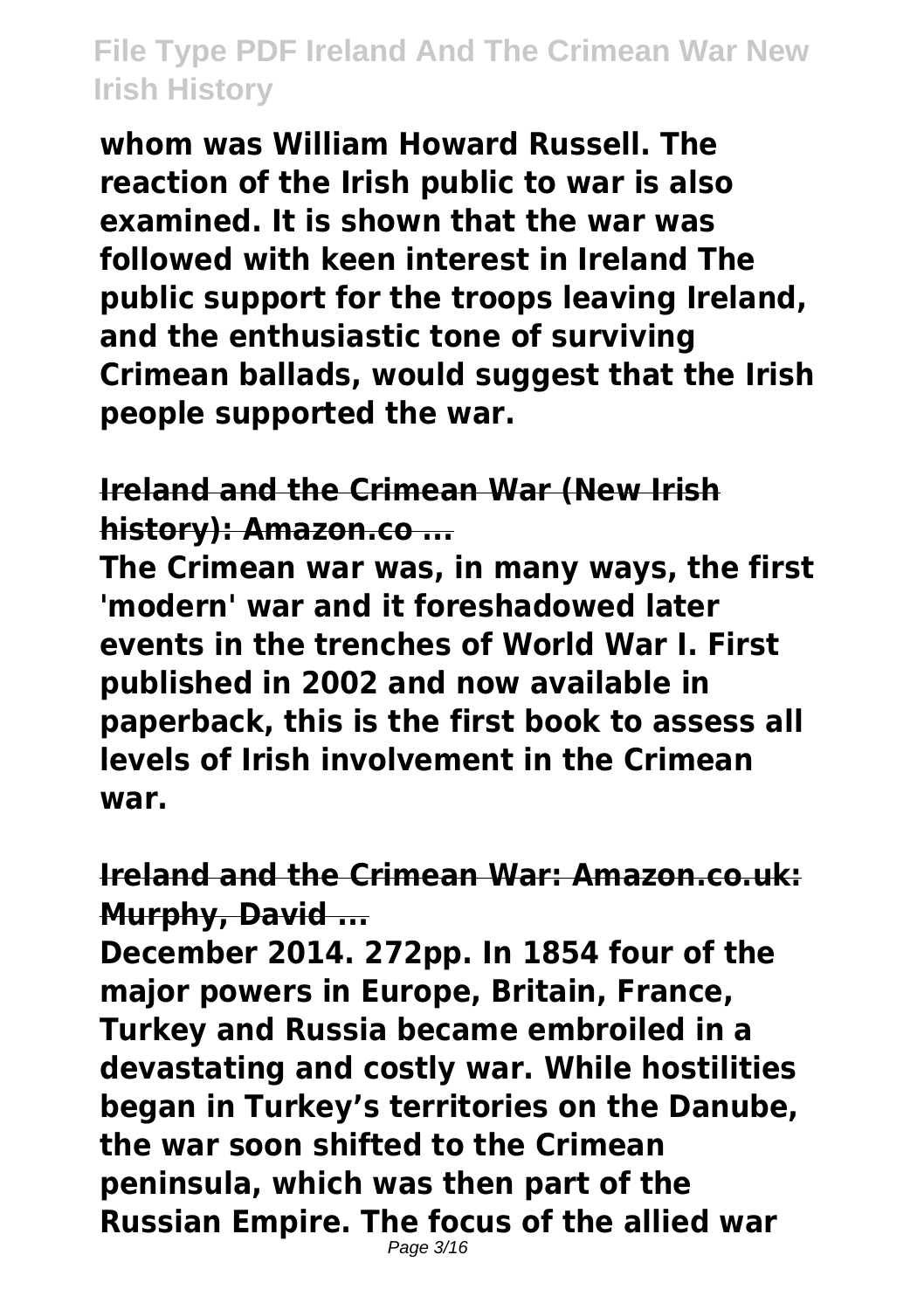**effort became the strategically important naval port of Sevastopol in the Crimea.**

# **Four Courts Press | Ireland and the Crimean War**

**Ireland and the Crimean War. The event which eventually caused the outbreak of the war was somewhat bizarre. During the summer of 1850 Orthodox and Roman Catholic monks clashed in Bethlehem over the question of who should control the church of the Nativity. These clashes resulted in the death of several Orthodox monks," writes David Murphy in Ireland & The Crimean War.**

**Ireland and the Crimean War - Irish Identity Irish involvement in the Crimea was not, of course, confined to the Light Brigade's charge, which had no effect on the War. In his excellent work, Ireland and the Crimean War, the historian David Murphy reckons that of 111,000 men who fought in Britain's Crimean army, over 37,000, or one-third, were Irish, of whom some 7,000 were killed. About 4,000 more Irishmen served there in the British navy.**

**The Irish in the Crimean War - Catholicireland** Page 4/16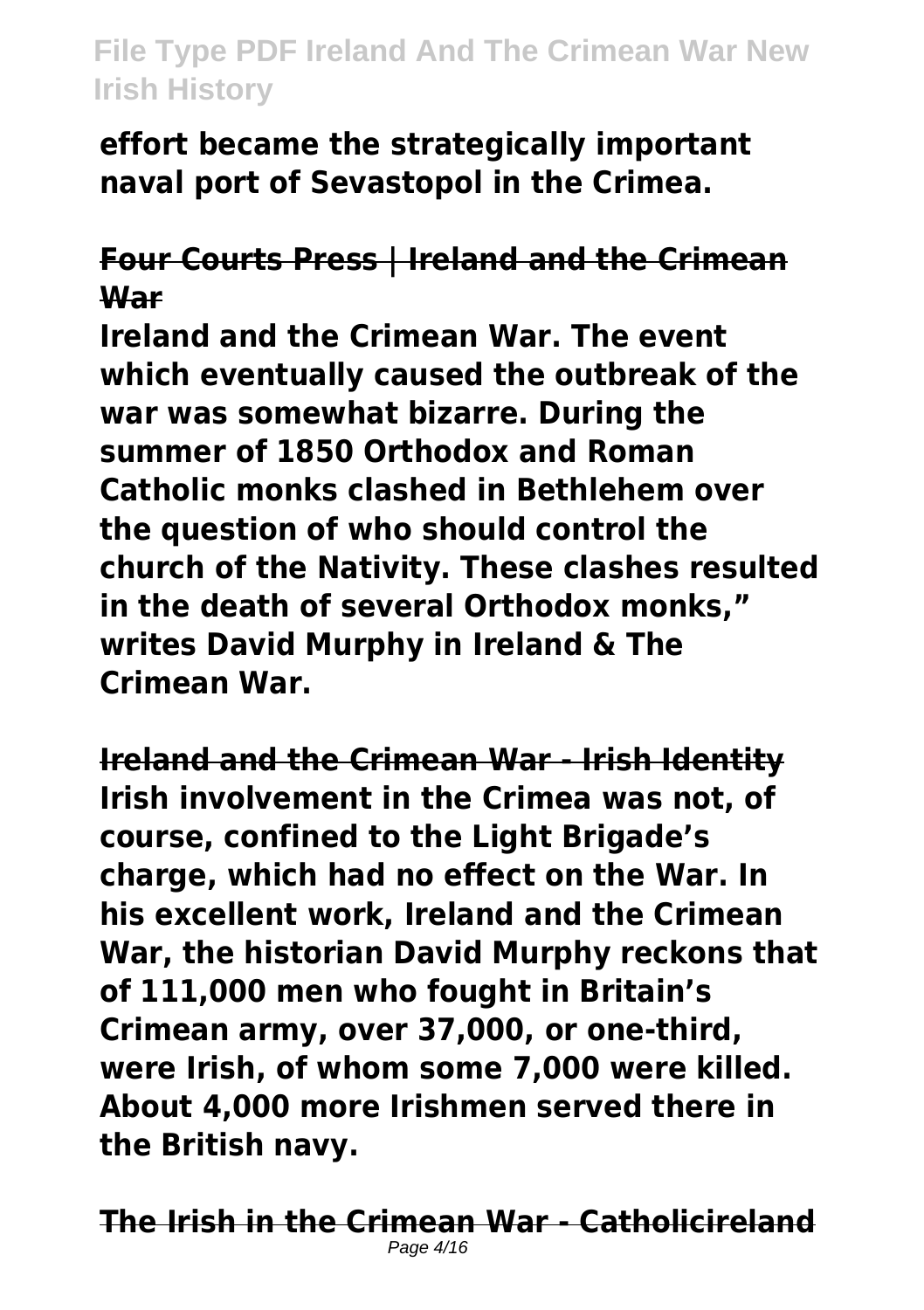#### **...**

**The Crimean War was where Britain, France, the Ottoman Empire (Turkey) and the Kingdom of Sardinia fought against Russia Britain France Sardina Turkey Russia Most of the war took place on the Crimean Peninsula. Today this is part of the Ukraine.**

#### **The Crimean War - Scoilnet**

**The Crimean war took place between 1854-6 and was fought on the Crimean peninsula. It was fought between Russia and an alliance of Britain, France and the Ottoman Turkish empire. Irish soldiers made up around 30–35 per cent of the British army in 1854, and it is estimated that over 30,000 Irish soldiers served in the Crimea War.**

#### **Irish in Crimean war « Pilgrimage In Medieval Ireland**

**His first monograph The Crimean War and Irish Society features as part of Liverpool University Press's Reappraisals in Irish History series. View all posts by Paul Huddie → captain jerningham , coastal history , cork , crimean war , Ireland , maritime history , naval history , paul huddie , port towns , RNCV , royal naval coast volunteers , the crimean war and irish society** Page 5/16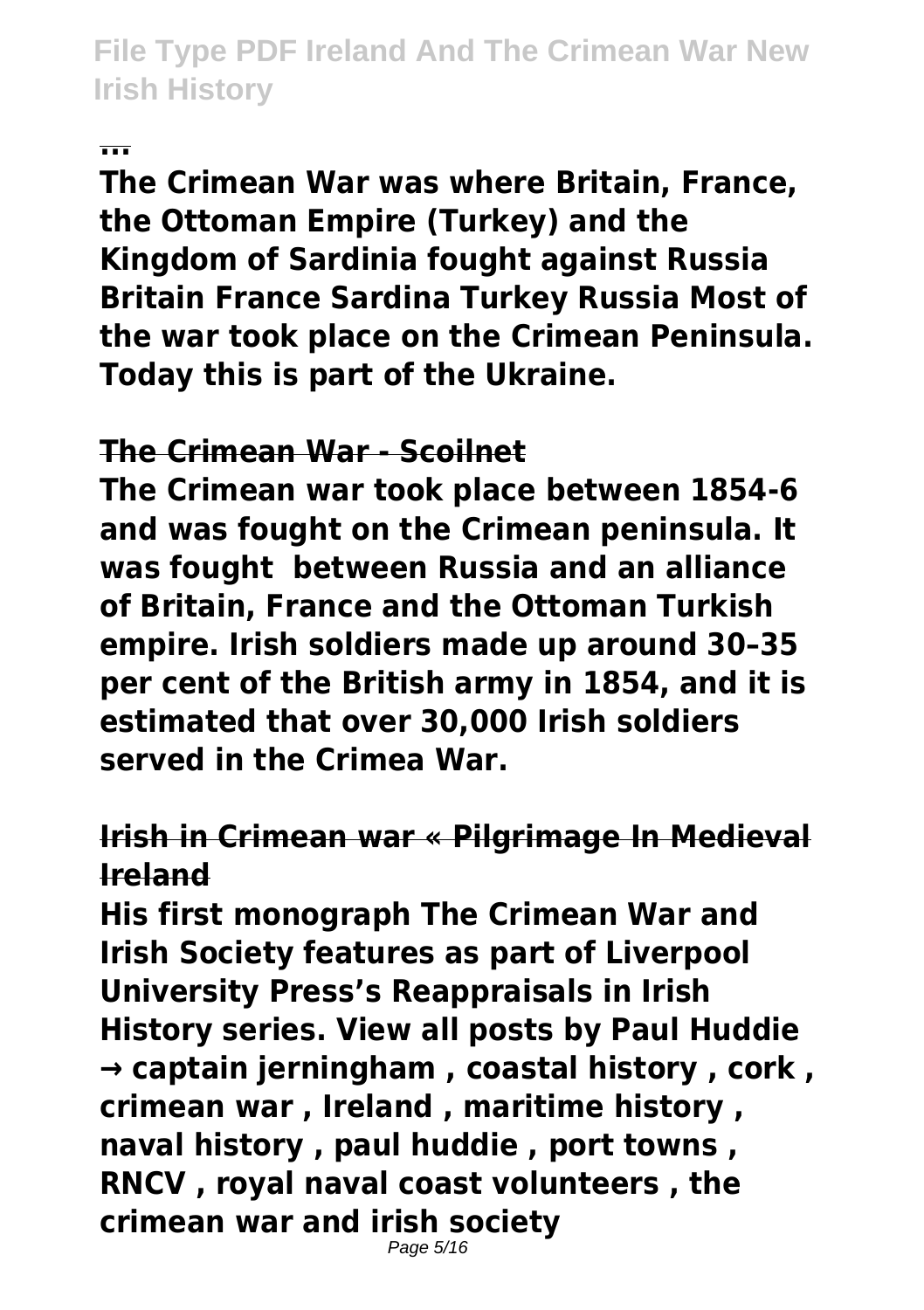#### **Royal Naval Coast Volunteers, Ireland and the Crimean War ...**

**The Crimean War was a military conflict fought from October 1853 to February 1856 in which Russia lost to an alliance made up of the Ottoman Empire, the United Kingdom, Sardinia and France.The immediate cause of the war involved the rights of Christian minorities in the Holy Land, then a part of the Ottoman Empire.The French promoted the rights of Roman Catholics, while Russia promoted those ...**

#### **Crimean War - Wikipedia**

**Ireland and the Crimean War (New Irish history) by Murphy, David at AbeBooks.co.uk - ISBN 10: 1851826394 - ISBN 13: 9781851826391 - Four Courts Press Ltd - 2002 - Hardcover**

**9781851826391: Ireland and the Crimean War (New Irish ...**

**Irish-born soldiers serving in 1854 constituted some 30–35 per cent of the army, and it is estimated that by the end of the war, around 30,000 Irish soldiers had served in the Crimea.**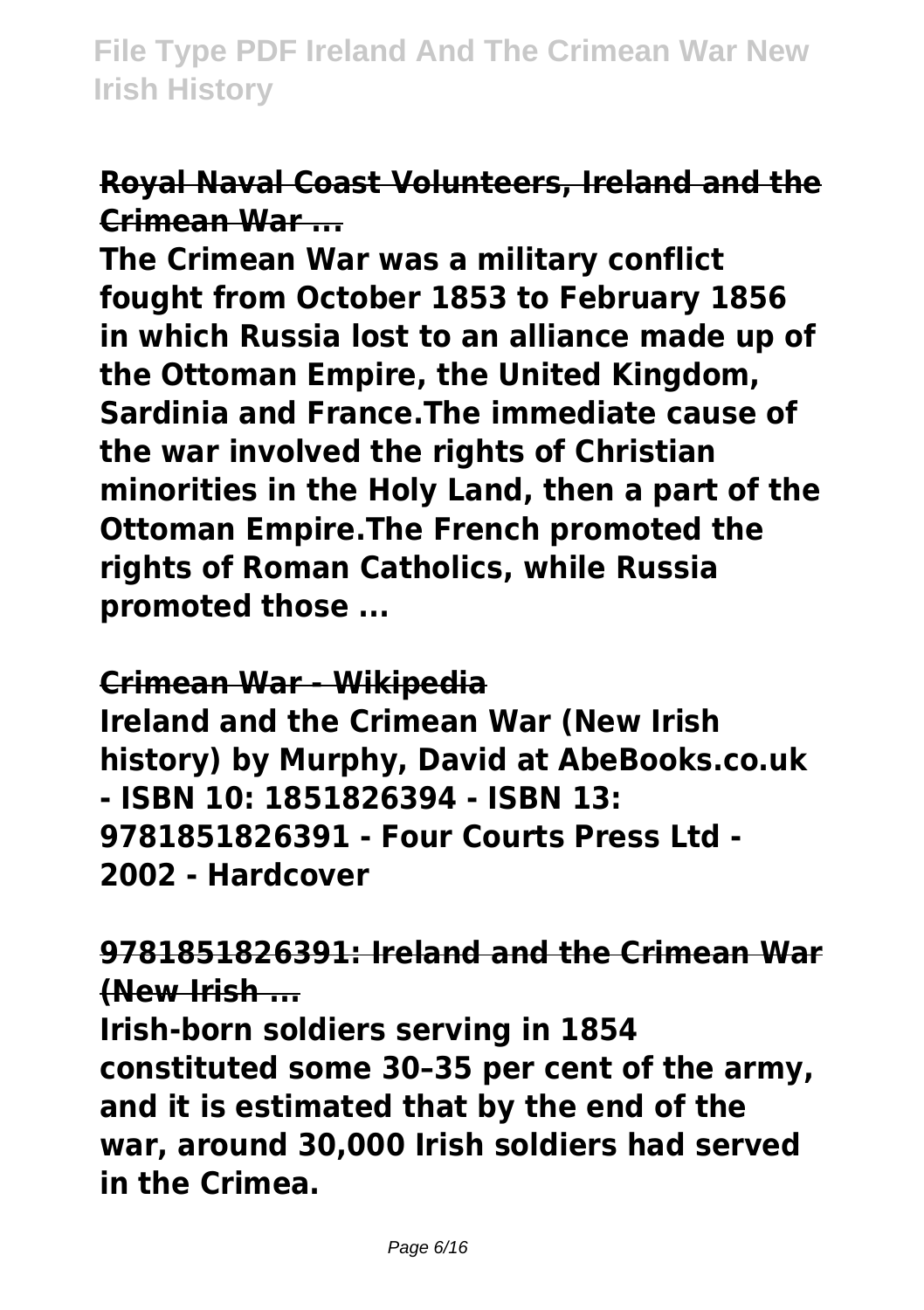#### **89th Regiment land at Balaclava, Irish in the Crimean War ...**

**Three named Irish regiments, all of them cavalry, fought in the Crimean War, and all saw their most notable service in one of the most infamous clashes in British military history.**

**Ireland's Wars: The Crimea | Never Felt Better**

**The Crimean War lasted from October 1853 to February 1856. The conflict was fought between the Russian Empire and Britain, France, Sardinia, and the Ottoman Empire. There were several motivations behind the war including the decline of the Ottoman Empire, the rights of Christian minorities in the Holy Land, and Britain and France's reluctance for Russia to gain any additional territory.**

# **Crimean War casualties 1853-1856 | findmypast.co.uk**

**Crimean War Research Society: Extra Info: Honours those that fell in the war, studies the war, from mainstream topics (deaths from disease in the Crimea; the naval confrontation in the Baltic), to little-known aspects of the war (naval actions in the**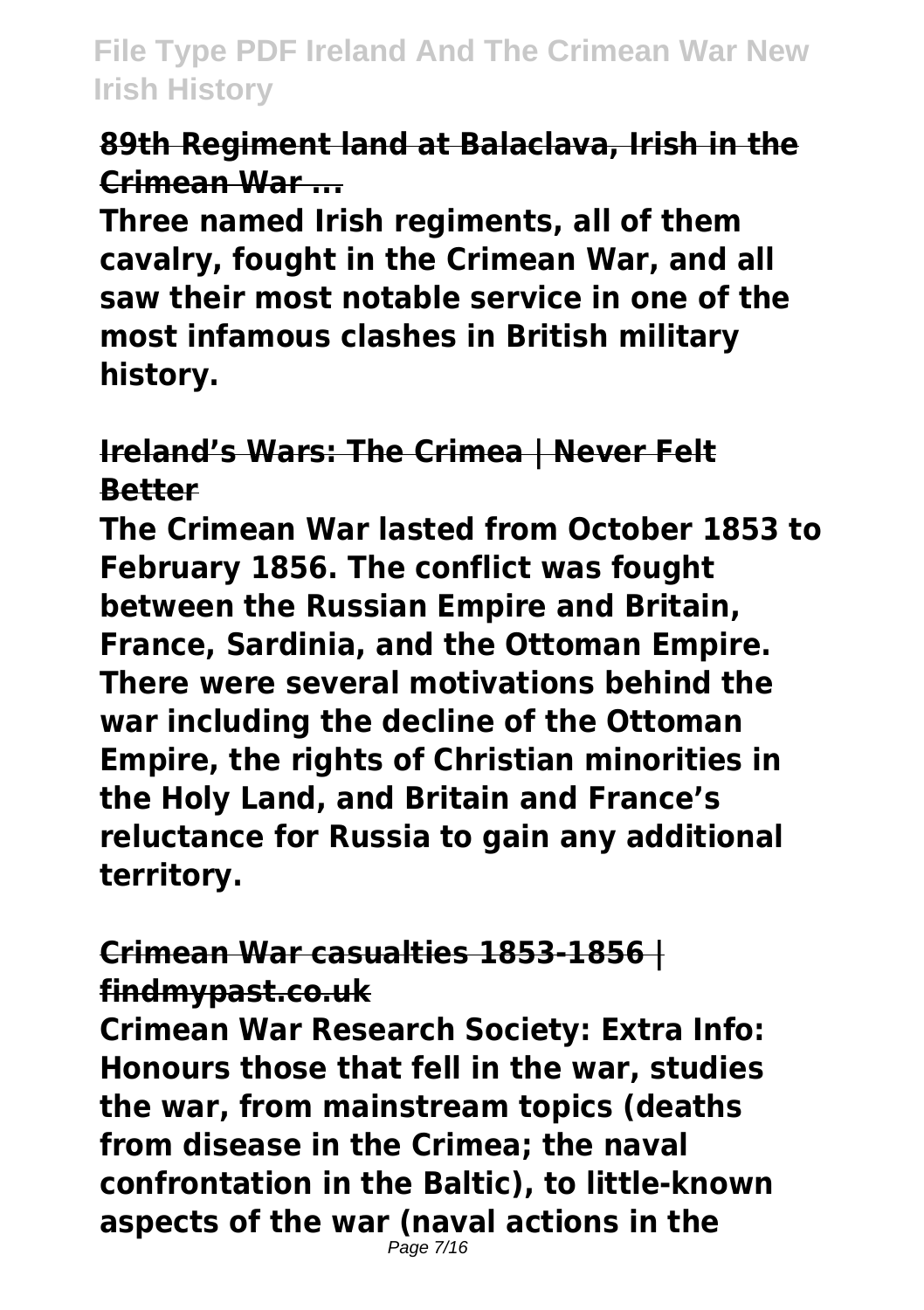**Pacific; possible use of poison gas) and more.**

**Ireland Crimean War : UKMFH - Military Family History ...**

**During the previous two centuries they had a common military background, and irrespective of class or creed many were decorated with the British highest award for valour. 30 Irish VCs were awarded in the Crimean War, 59 Irish VCs in the Indian Mutiny, 46 Irish VCs in numerous other British Empire campaigns between 1857 and 1914, 37 Irish VCs in World War I, and eight Irish VCs in World War II.**

**List of Irish Victoria Cross recipients - Wikipedia**

**In 1854 four of the major powers in Europe, Britain, France, Turkey and Russia became embroiled in a devastating and costly war. While hostilities began in Turkey's territories on the Danube, the war soon shifted to the Crimean peninsula,**

**Ireland and the Crimean War - books.ie Officers and men of the 8th Hussars, the 'King's Royal Irish', circa 1855, during the Crimean War. Photograph: Hulton Archive/Getty Images On the calm morning of** Page 8/16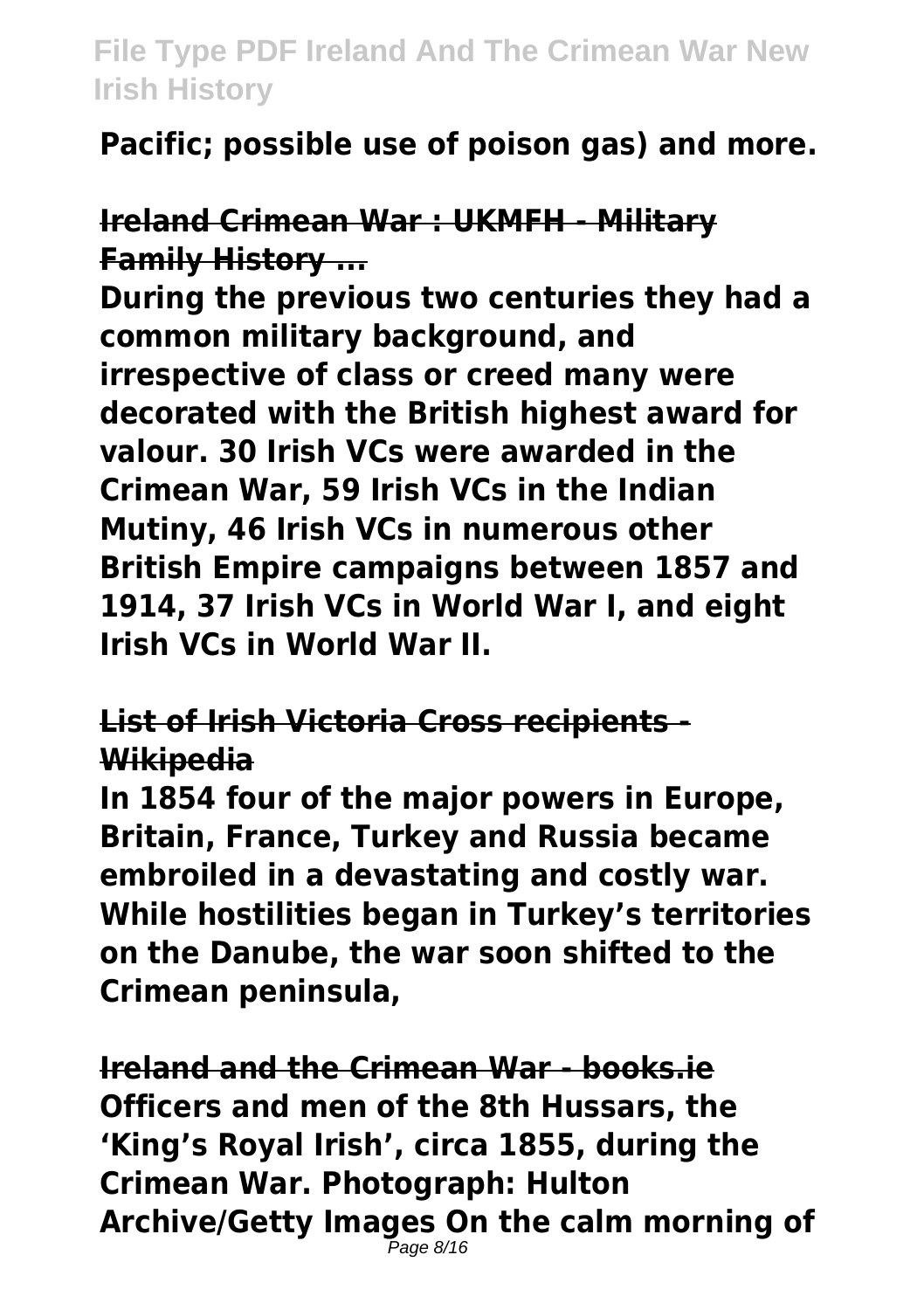**October 22nd, 1856, a train steamed...**

*The Crimean War - Episode 1 The Reason Why The Crimean War - History Matters (Short Animated Documentary)* **The Biggest Lie in London? The Guards Crimean War Memorial THE CRIMEAN WAR and why it is important to you in 6 minutes [UKTV History] Crimean War 1853-1856 The Crimean War 1855 Tartars Last Stand At Creepy Sevastopol. The Crimean War - Episode 2 The Valley of Death** *The Crimean War (1853-1856)* **QI | Who Was The Only Survivor Of The Crimean War? The Book of Kells: Exploring an Irish Medieval Masterpiece Coatee from the Crimean War How an OTTOMAN Sultan Helped Ireland During the Great FAMINE - KJ Vids The Real Ertugrul and the Truth about the Ottomans - Dr Stef Keris** *The Guns of August* **The TRUTH about Islamic History QI: The Battle of Culloden \u0026 Stephen Fry on Religion Understanding Ukraine: The Problems Today and Some Historical Context Britain's Nazi King** *Captured German War Films (1945)* **Why Hitler Lost the War: German Strategic Mistakes in WWII** *Napoleon Bonaparte | Animated History* **Emir Abdel Kadir el Djazairy دبع يرئازجلارداقلا Great Muslim Lives** Page 9/16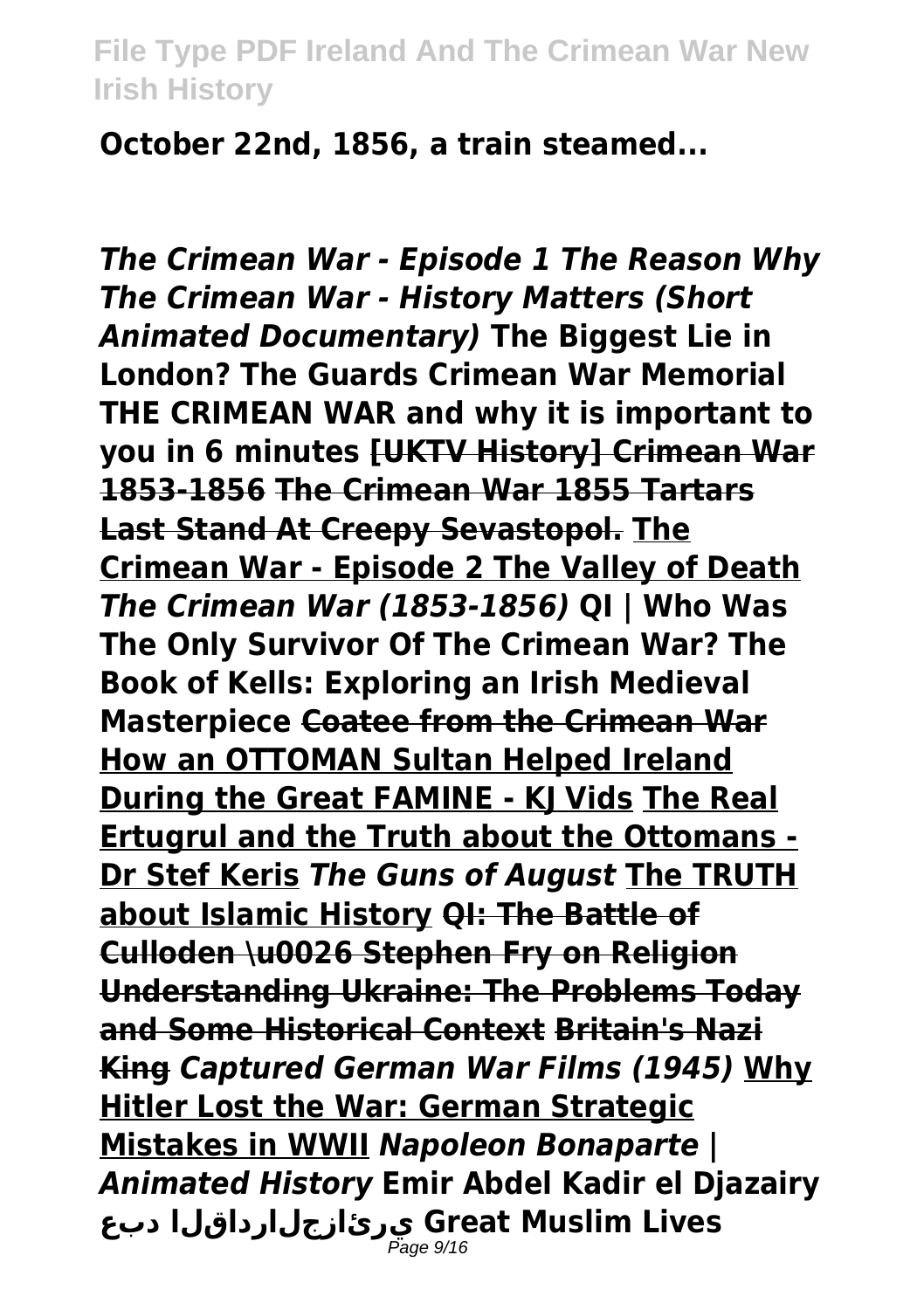**Easter Rising Stories Book of the Week: Weapons of the Irish War of Independence** *The Crimean War - Episode 3 War and Peace Crimean War | 3 Minute History What If Russia Won The Crimean War? | Alternate History* **Crimean War Part 1 | Animated History** *The Eastern Question, the Crimean War, Lessons for Today* **Books That Celebrate Doctors and Nurses | #BookBreak 18th Century Warfare: Crash Course European History #20 Ireland And The Crimean War Ireland and the Crimean War 1854-6. The 50th Foot, the first to leave for the Crimea, marching through Kingstown (Díºn Laoghaire) on their way to board the troopship Cumbria on 24 February 1854. (Illustrated London News, 4 March 1854) In the light of recent events in Palestine, it is interesting to note that a dispute over the control of the Church of the Nativity in Bethlehem was one of the immediate causes of the Crimean War of 1854–6.**

#### **Ireland and the Crimean War 1854-6 - History Ireland**

**Reference is made to the work of the Irish war-correspondents, the most important of whom was William Howard Russell. The reaction of the Irish public to war is also**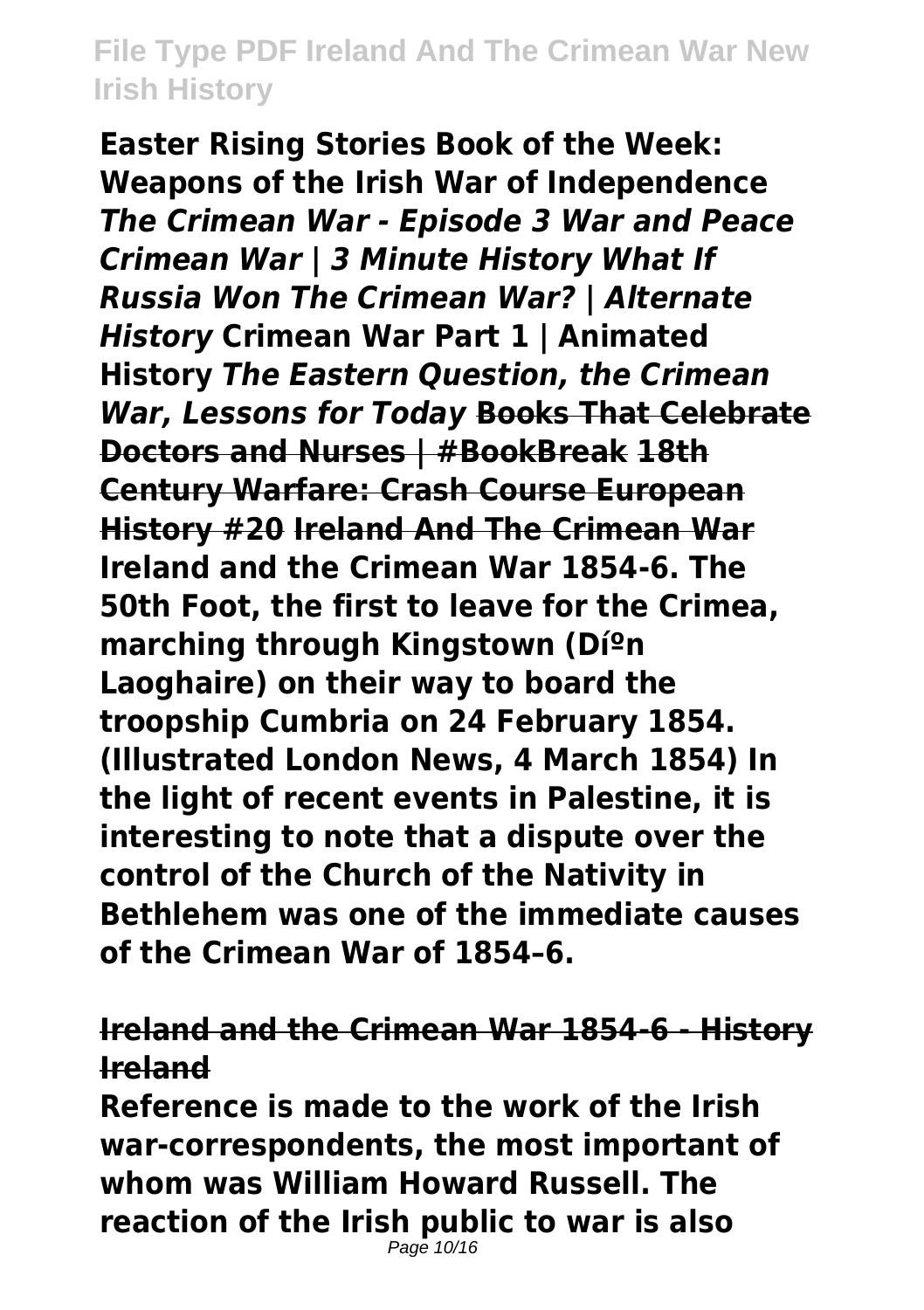**examined. It is shown that the war was followed with keen interest in Ireland The public support for the troops leaving Ireland, and the enthusiastic tone of surviving Crimean ballads, would suggest that the Irish people supported the war.**

**Ireland and the Crimean War (New Irish history): Amazon.co ...**

**The Crimean war was, in many ways, the first 'modern' war and it foreshadowed later events in the trenches of World War I. First published in 2002 and now available in paperback, this is the first book to assess all levels of Irish involvement in the Crimean war.**

**Ireland and the Crimean War: Amazon.co.uk: Murphy, David ...**

**December 2014. 272pp. In 1854 four of the major powers in Europe, Britain, France, Turkey and Russia became embroiled in a devastating and costly war. While hostilities began in Turkey's territories on the Danube, the war soon shifted to the Crimean peninsula, which was then part of the Russian Empire. The focus of the allied war effort became the strategically important naval port of Sevastopol in the Crimea.**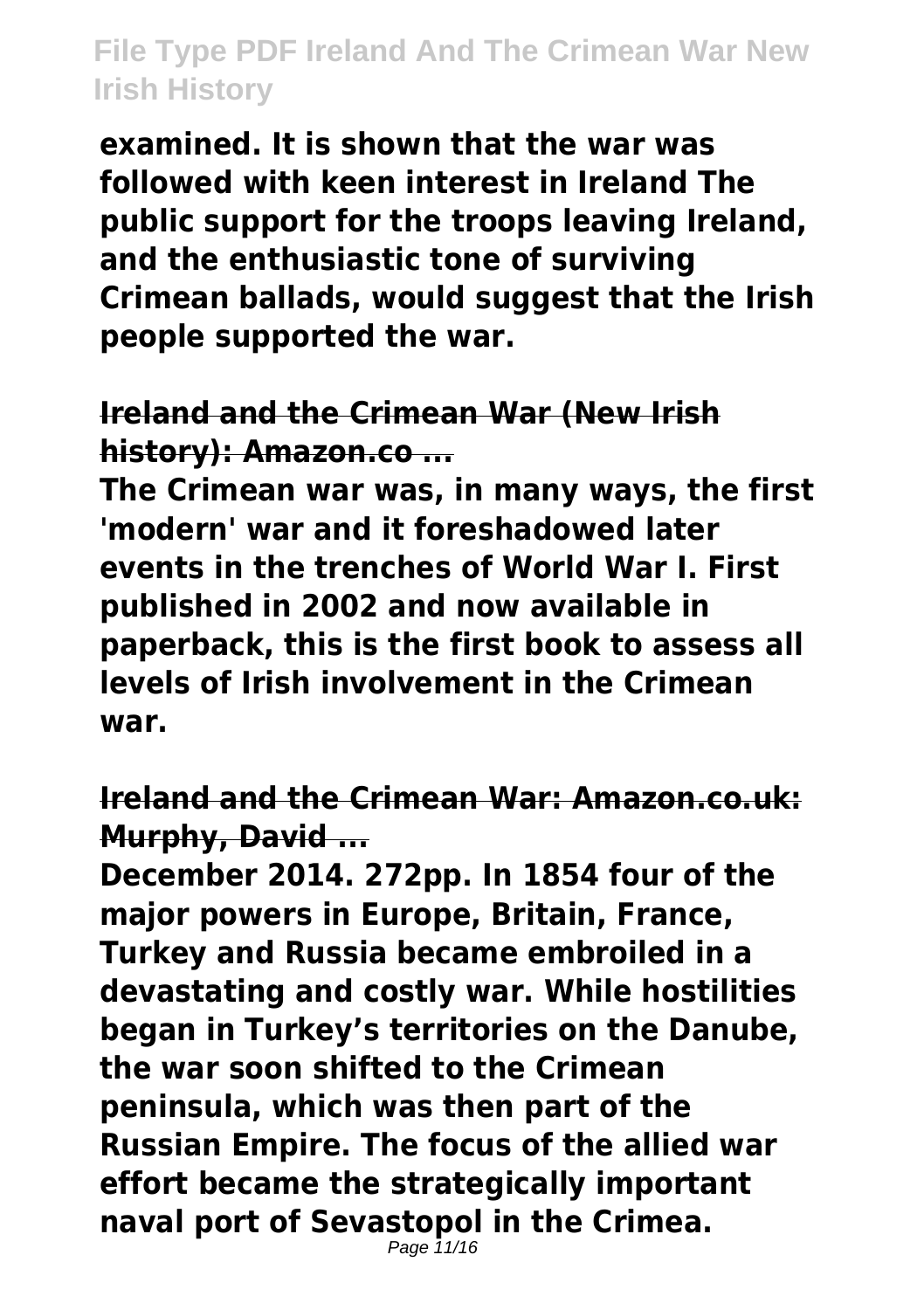#### **Four Courts Press | Ireland and the Crimean War**

**Ireland and the Crimean War. The event which eventually caused the outbreak of the war was somewhat bizarre. During the summer of 1850 Orthodox and Roman Catholic monks clashed in Bethlehem over the question of who should control the church of the Nativity. These clashes resulted in the death of several Orthodox monks," writes David Murphy in Ireland & The Crimean War.**

**Ireland and the Crimean War - Irish Identity Irish involvement in the Crimea was not, of course, confined to the Light Brigade's charge, which had no effect on the War. In his excellent work, Ireland and the Crimean War, the historian David Murphy reckons that of 111,000 men who fought in Britain's Crimean army, over 37,000, or one-third, were Irish, of whom some 7,000 were killed. About 4,000 more Irishmen served there in the British navy.**

**The Irish in the Crimean War - Catholicireland ... The Crimean War was where Britain, France,** Page 12/16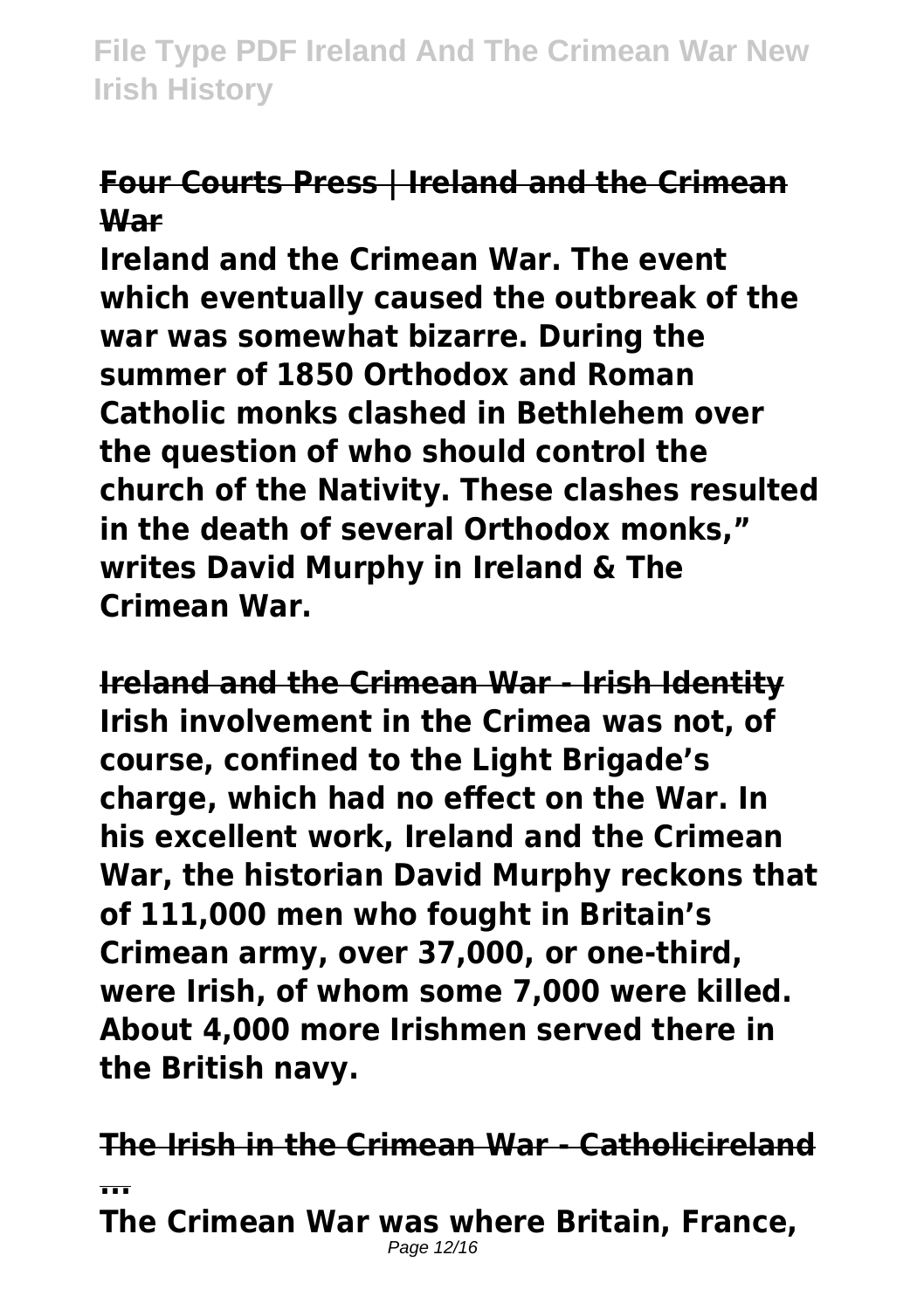**the Ottoman Empire (Turkey) and the Kingdom of Sardinia fought against Russia Britain France Sardina Turkey Russia Most of the war took place on the Crimean Peninsula. Today this is part of the Ukraine.**

#### **The Crimean War - Scoilnet**

**The Crimean war took place between 1854-6 and was fought on the Crimean peninsula. It was fought between Russia and an alliance of Britain, France and the Ottoman Turkish empire. Irish soldiers made up around 30–35 per cent of the British army in 1854, and it is estimated that over 30,000 Irish soldiers served in the Crimea War.**

# **Irish in Crimean war « Pilgrimage In Medieval Ireland**

**His first monograph The Crimean War and Irish Society features as part of Liverpool University Press's Reappraisals in Irish History series. View all posts by Paul Huddie → captain jerningham , coastal history , cork , crimean war , Ireland , maritime history , naval history , paul huddie , port towns , RNCV , royal naval coast volunteers , the crimean war and irish society**

**Royal Naval Coast Volunteers, Ireland and the** Page 13/16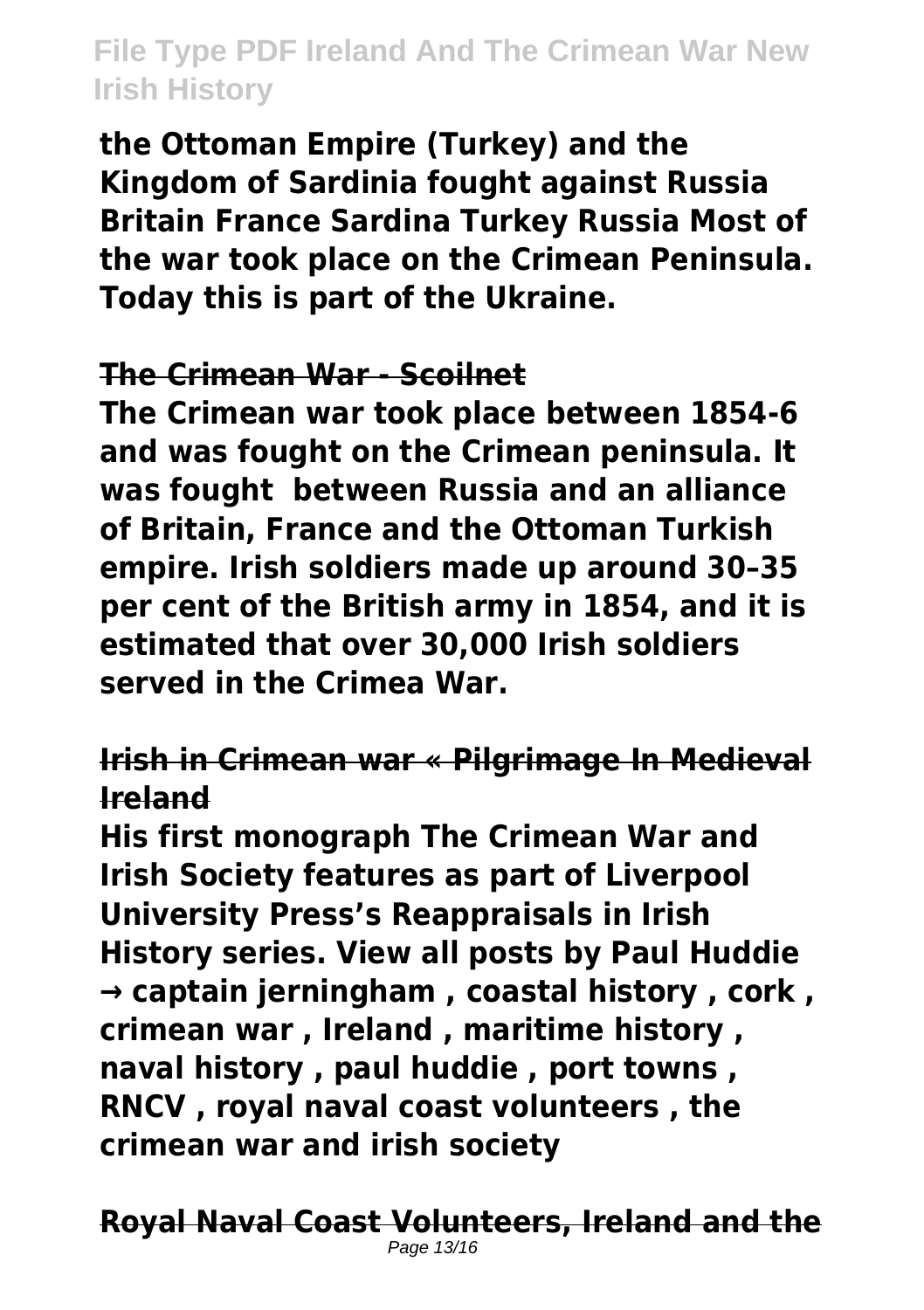#### **Crimean War ...**

**The Crimean War was a military conflict fought from October 1853 to February 1856 in which Russia lost to an alliance made up of the Ottoman Empire, the United Kingdom, Sardinia and France.The immediate cause of the war involved the rights of Christian minorities in the Holy Land, then a part of the Ottoman Empire.The French promoted the rights of Roman Catholics, while Russia promoted those ...**

**Crimean War - Wikipedia Ireland and the Crimean War (New Irish history) by Murphy, David at AbeBooks.co.uk - ISBN 10: 1851826394 - ISBN 13: 9781851826391 - Four Courts Press Ltd - 2002 - Hardcover**

# **9781851826391: Ireland and the Crimean War (New Irish ...**

**Irish-born soldiers serving in 1854 constituted some 30–35 per cent of the army, and it is estimated that by the end of the war, around 30,000 Irish soldiers had served in the Crimea.**

**89th Regiment land at Balaclava, Irish in the Crimean War ...**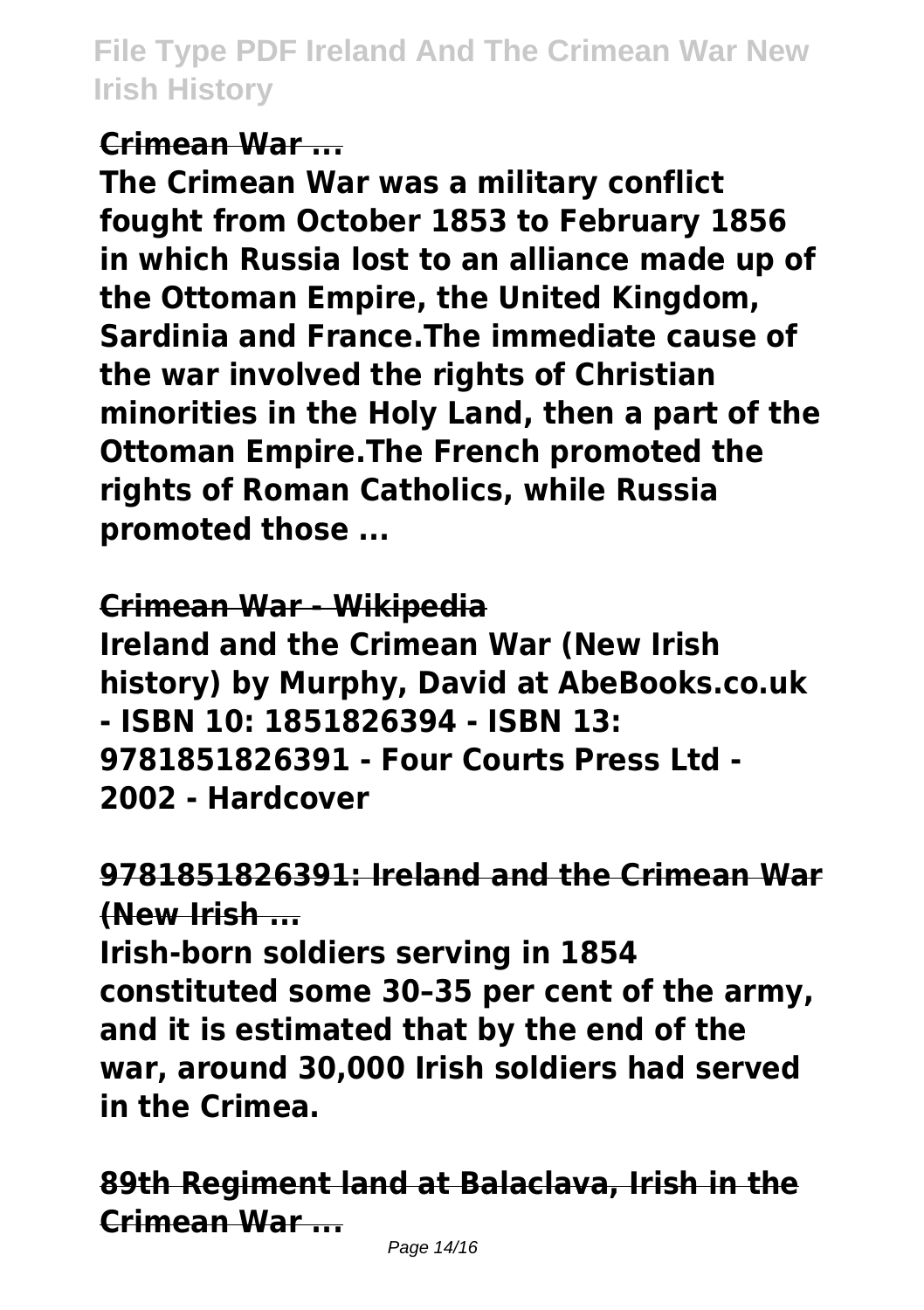**Three named Irish regiments, all of them cavalry, fought in the Crimean War, and all saw their most notable service in one of the most infamous clashes in British military history.**

#### **Ireland's Wars: The Crimea | Never Felt Better**

**The Crimean War lasted from October 1853 to February 1856. The conflict was fought between the Russian Empire and Britain, France, Sardinia, and the Ottoman Empire. There were several motivations behind the war including the decline of the Ottoman Empire, the rights of Christian minorities in the Holy Land, and Britain and France's reluctance for Russia to gain any additional territory.**

#### **Crimean War casualties 1853-1856 | findmypast.co.uk**

**Crimean War Research Society: Extra Info: Honours those that fell in the war, studies the war, from mainstream topics (deaths from disease in the Crimea; the naval confrontation in the Baltic), to little-known aspects of the war (naval actions in the Pacific; possible use of poison gas) and more.**